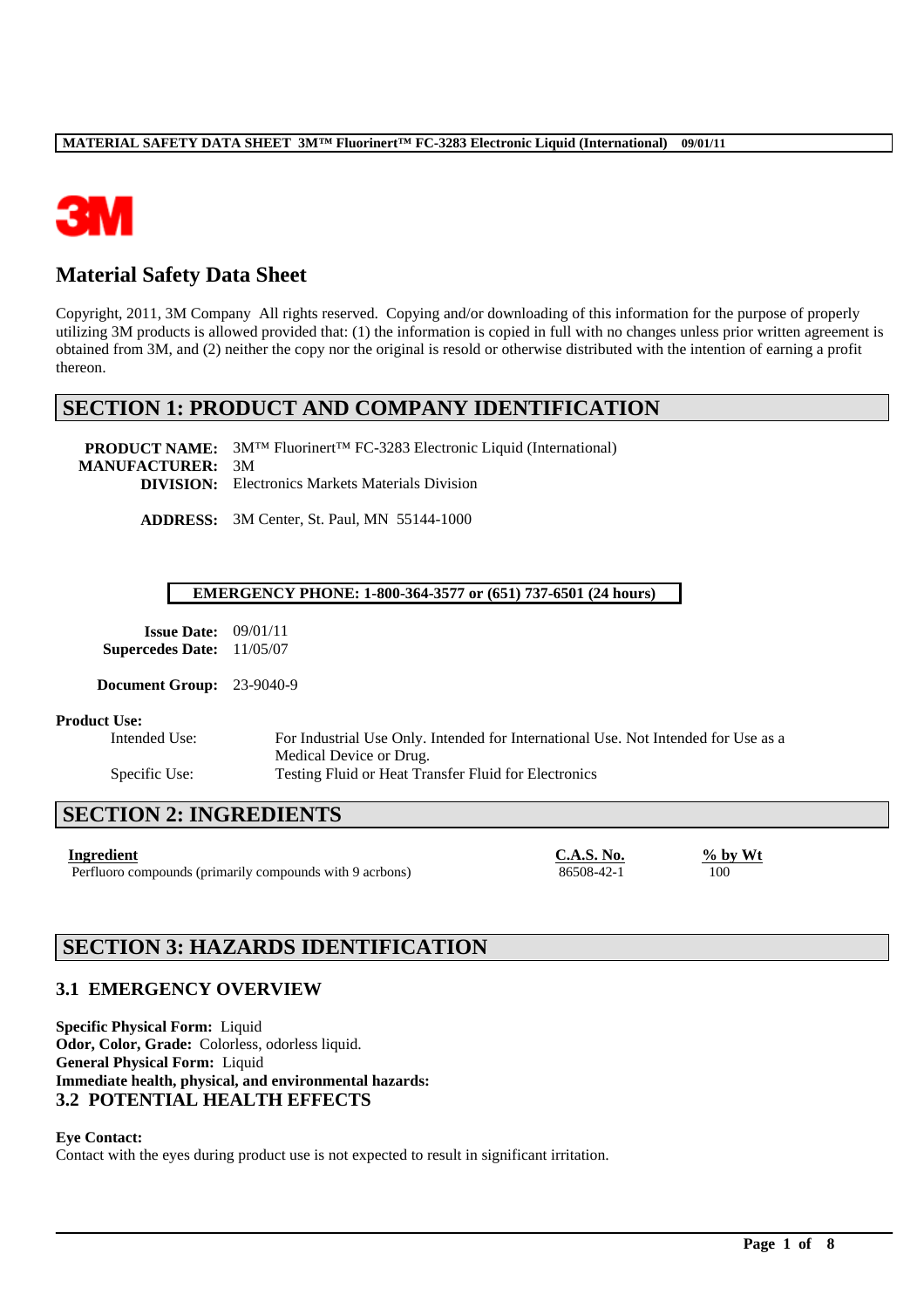#### **Skin Contact:**

Contact with the skin during product use is not expected to result in significant irritation.

#### **Inhalation:**

If thermal decomposition occurs: May be harmful if inhaled.

#### **Ingestion:**

No health effects are expected.

### **3.3 POTENTIAL ENVIRONMENTAL EFFECTS**

This compound is completely fluorinated (perfluorinated), or it contains perfluorinated portions. Perfluoroalkyl groups resist degradation in most natural environments. This low-solubility substance has insignificant toxicity to aquatic organisms (Lowest LL50 or EL50 is >1000 mg/L). LL50 (Lethal Level) and EL50 are similar to LC50 and EC50, but tests the water phase from incompletely-miscible mixtures. Take precautions to prevent direct release of this substance to the environment.

# **SECTION 4: FIRST AID MEASURES**

### **4.1 FIRST AID PROCEDURES**

The following first aid recommendations are based on an assumption that appropriate personal and industrial hygiene practices are followed.

**Eye Contact:** Flush eyes with large amounts of water. If signs/symptoms persist, get medical attention. **Skin Contact:** Wash affected area with soap and water. If signs/symptoms develop, get medical attention. **Inhalation:** If signs/symptoms develop, remove person to fresh air. If signs/symptoms persist, get medical attention. **If Swallowed:** No need for first aid is anticipated.

# **SECTION 5: FIRE FIGHTING MEASURES**

### **5.1 FLAMMABLE PROPERTIES**

**Autoignition temperature** *Not Applicable* **Flash Point** No flash point **Flammable Limits(LEL)** *Not Applicable* **Flammable Limits(UEL)** *Not Applicable*

### **5.2 EXTINGUISHING MEDIA**

Material will not burn.

### **5.3 PROTECTION OF FIRE FIGHTERS**

**Special Fire Fighting Procedures:** Water may be used to blanket the fire. Exposure to extreme heat can give rise to thermal decomposition. Wear full protective equipment (Bunker Gear) and a self-contained breathing apparatus (SCBA).

**Unusual Fire and Explosion Hazards:** No unusual fire or explosion hazards are anticipated. No unusual effects are anticipated during fire extinguishing operations. Avoid breathing the products and substances that may result from the thermal decomposition of the product or the other substances in the fire zone. Keep containers cool with water spray when exposed to fire to avoid rupture.

#### **Note: See STABILITY AND REACTIVITY (SECTION 10) for hazardous combustion and thermal decomposition information.**

\_\_\_\_\_\_\_\_\_\_\_\_\_\_\_\_\_\_\_\_\_\_\_\_\_\_\_\_\_\_\_\_\_\_\_\_\_\_\_\_\_\_\_\_\_\_\_\_\_\_\_\_\_\_\_\_\_\_\_\_\_\_\_\_\_\_\_\_\_\_\_\_\_\_\_\_\_\_\_\_\_\_\_\_\_\_\_\_\_\_\_\_\_\_\_\_\_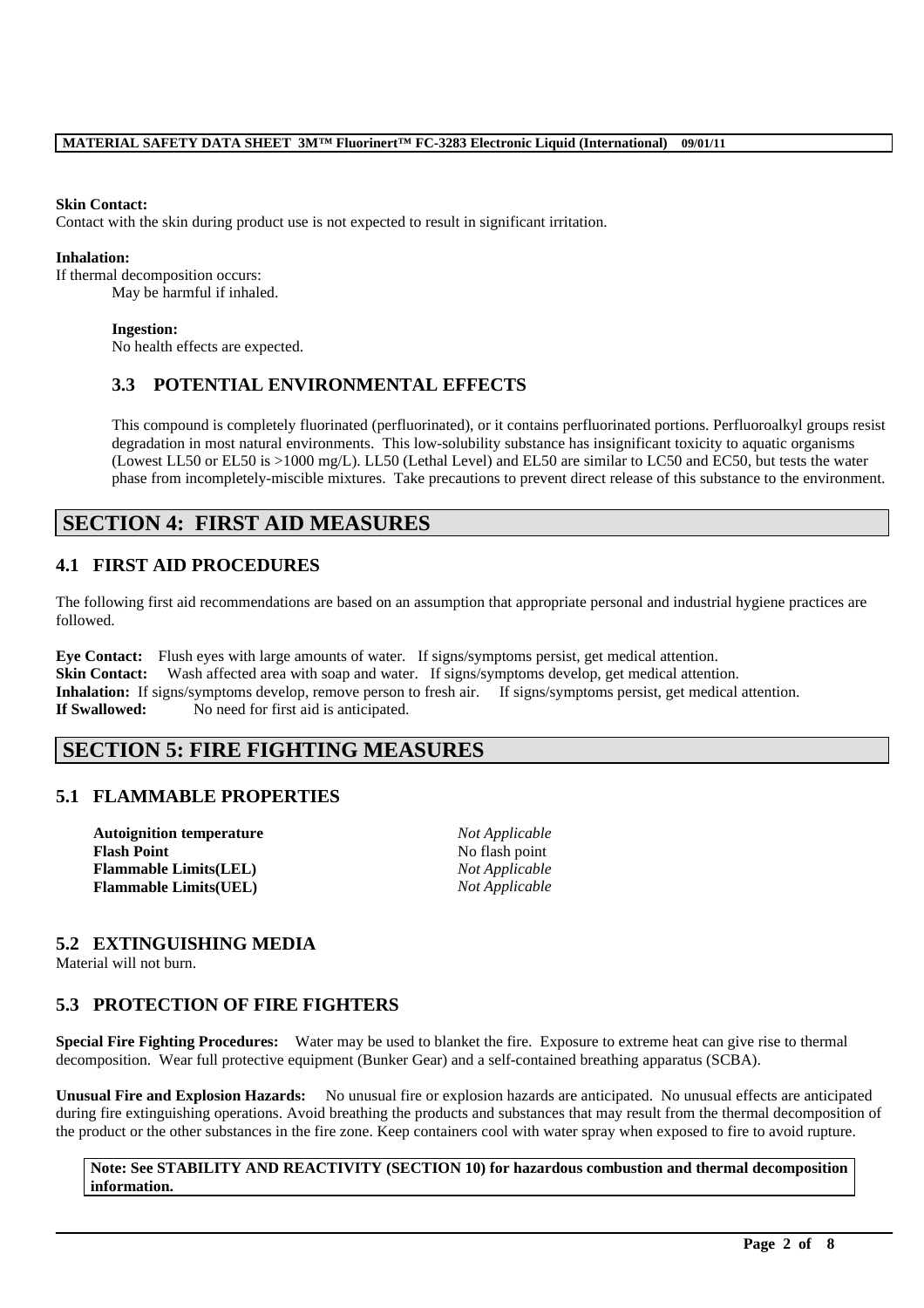# **SECTION 6: ACCIDENTAL RELEASE MEASURES**

#### **6.1. Personal precautions, protective equipment and emergency procedures**

Evacuate unprotected and untrained personnel from hazard area. The spill should be cleaned up by qualified personnel. Ventilate the area with fresh air. Read and follow safety precautions on the solvent label and MSDS.

#### **6.2. Environmental precautions**

For larger spills, cover drains and build dikes to prevent entry into sewer systems or bodies of water. Collect the resulting residue containing solution. Place in a metal container approved for transportation by appropriate authorities. Dispose of collected material as soon as possible.

### **Clean-up methods**

Observe precautions from other sections. Call 3M- HELPS line (1-800-364-3577) for more information on handling and managing the spill. Contain spill. Working from around the edges of the spill inward, cover with bentonite, vermiculite, or commercially available inorganic absorbent material. Mix in sufficient absorbent until it appears dry. Collect as much of the spilled material as possible. Clean up residue with an appropriate organic solvent. Seal the container.

**In the event of a release of this material, the user should determine if the release qualifies as reportable according to local, state, and federal regulations.**

# **SECTION 7: HANDLING AND STORAGE**

## **7.1 HANDLING**

Avoid breathing of vapors, mists or spray. For industrial or professional use only. No smoking: Smoking while using this product can result in contamination of the tobacco and/or smoke and lead to the formation of the hazardous decomposition products mentioned in the Reactivity Data section of this MSDS. Store work clothes separately from other clothing, food and tobacco products. Do not breathe thermal decomposition products.

### **7.2 STORAGE**

Store away from heat. Store out of direct sunlight. Keep container in well-ventilated area. Keep container tightly closed.

# **SECTION 8: EXPOSURE CONTROLS/PERSONAL PROTECTION**

### **8.1 ENGINEERING CONTROLS**

Use with appropriate local exhaust ventilation. Provide appropriate local exhaust when product is heated. For those situations where the fluid might be exposed to extreme overheating due to misuse or equipment failure, use with appropriate local exhaust ventilation sufficient to maintain levels of thermal decomposition products below their exposure guidelines.

# **8.2 PERSONAL PROTECTIVE EQUIPMENT (PPE)**

### **8.2.1 Eye/Face Protection**

Avoid eye contact. The following eye protection(s) are recommended: Safety Glasses with side shields .

#### **8.2.2 Skin Protection**

#### **8.2.3 Respiratory Protection**

Under normal use conditions, airborne exposures are not expected to be significant enough to require respiratory protection. Avoid

\_\_\_\_\_\_\_\_\_\_\_\_\_\_\_\_\_\_\_\_\_\_\_\_\_\_\_\_\_\_\_\_\_\_\_\_\_\_\_\_\_\_\_\_\_\_\_\_\_\_\_\_\_\_\_\_\_\_\_\_\_\_\_\_\_\_\_\_\_\_\_\_\_\_\_\_\_\_\_\_\_\_\_\_\_\_\_\_\_\_\_\_\_\_\_\_\_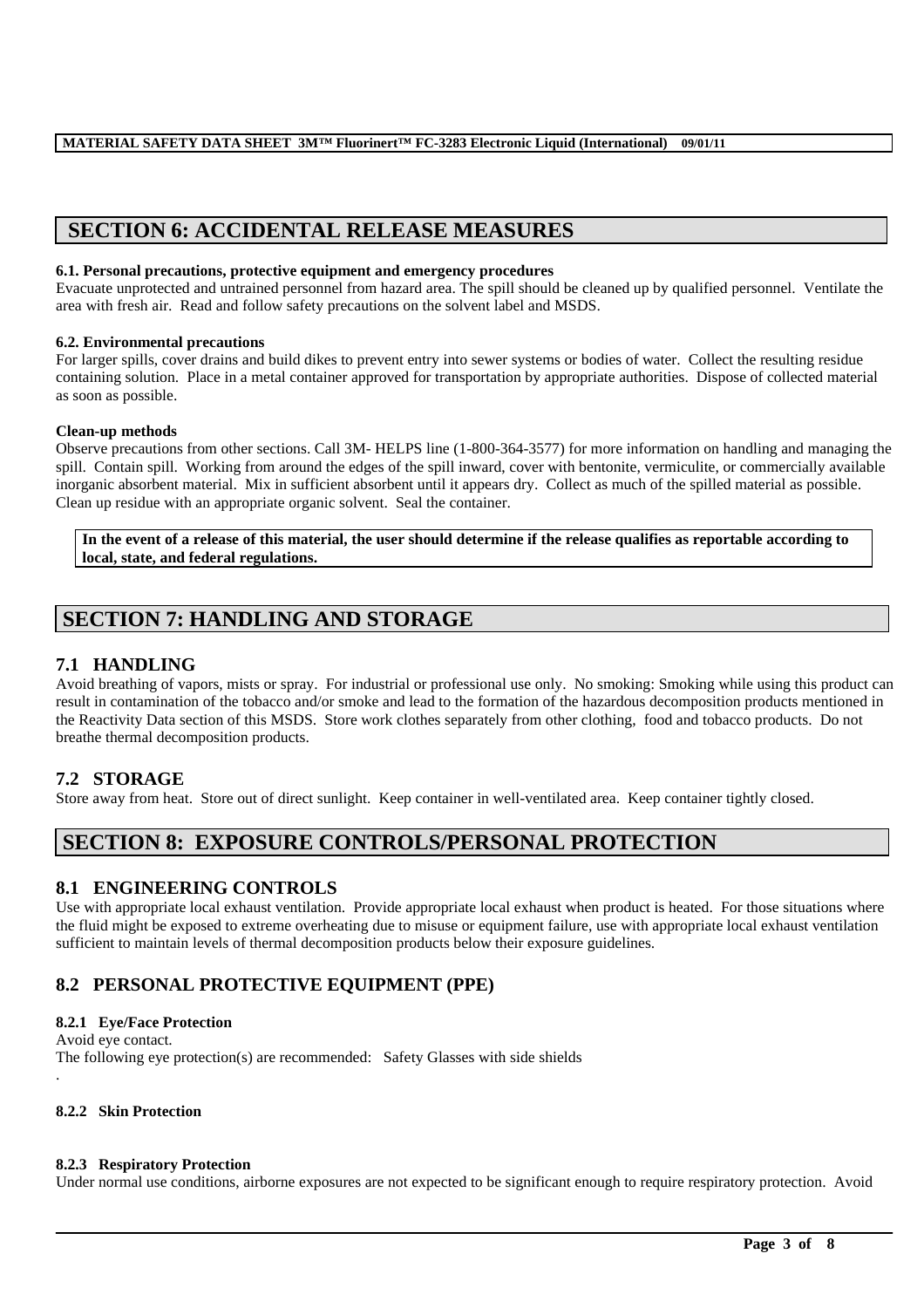breathing of vapors, mists or spray.

#### **8.2.4 Prevention of Swallowing**

Not applicable.

## **8.3 EXPOSURE GUIDELINES**

#### **None Established**

# **SECTION 9: PHYSICAL AND CHEMICAL PROPERTIES**

**Specific Physical Form:** Liquid **Odor, Color, Grade:** Colorless, odorless liquid. **General Physical Form:** Liquid **Autoignition temperature** *Not Applicable* **Flash Point** No flash point **Flammable Limits(LEL)** *Not Applicable* **Flammable Limits(UEL)** *Not Applicable* **Boiling Point** 123 - 133 °C **Density** 1.8 g/ml

**pH** *Not Applicable* **Melting point** *Not Applicable*

**Solubility in Water** Nil **Evaporation rate**  $\langle 1 | [RefStd: BUOAC=1] \rangle$ **Volatile Organic Compounds** [*Details:* Exempt] **Kow - Oct/Water partition coef** *No Data Available* **Percent volatile** Approximately 100 % **VOC Less H2O & Exempt Solvents** [*Details:* Exempt] **Conditions to avoid** Heat  $[Details: (greater than 200 °C)]$ **Materials to avoid Alkali** and alkaline earth metals

**Vapor Density** Approximately 18 [@ 23 °C] [*Ref Std:* AIR=1] **Vapor Pressure** Approximately 14 mmHg  $[@ 23 °C]$ **Specific Gravity** Approximately 1.8 [*Ref Std: WATER=1*]

**Viscosity** Approximately 0.7 centistoke  $[@ 25 °C]$ 

\_\_\_\_\_\_\_\_\_\_\_\_\_\_\_\_\_\_\_\_\_\_\_\_\_\_\_\_\_\_\_\_\_\_\_\_\_\_\_\_\_\_\_\_\_\_\_\_\_\_\_\_\_\_\_\_\_\_\_\_\_\_\_\_\_\_\_\_\_\_\_\_\_\_\_\_\_\_\_\_\_\_\_\_\_\_\_\_\_\_\_\_\_\_\_\_\_

# **SECTION 10: STABILITY AND REACTIVITY**

**Stability:** Stable.

**Materials and Conditions to Avoid: 10.1 Conditions to avoid** Heat

# **10.2 Materials to avoid**

Finely divided active metals Alkali and alkaline earth metals

**Hazardous Polymerization:** Hazardous polymerization will not occur.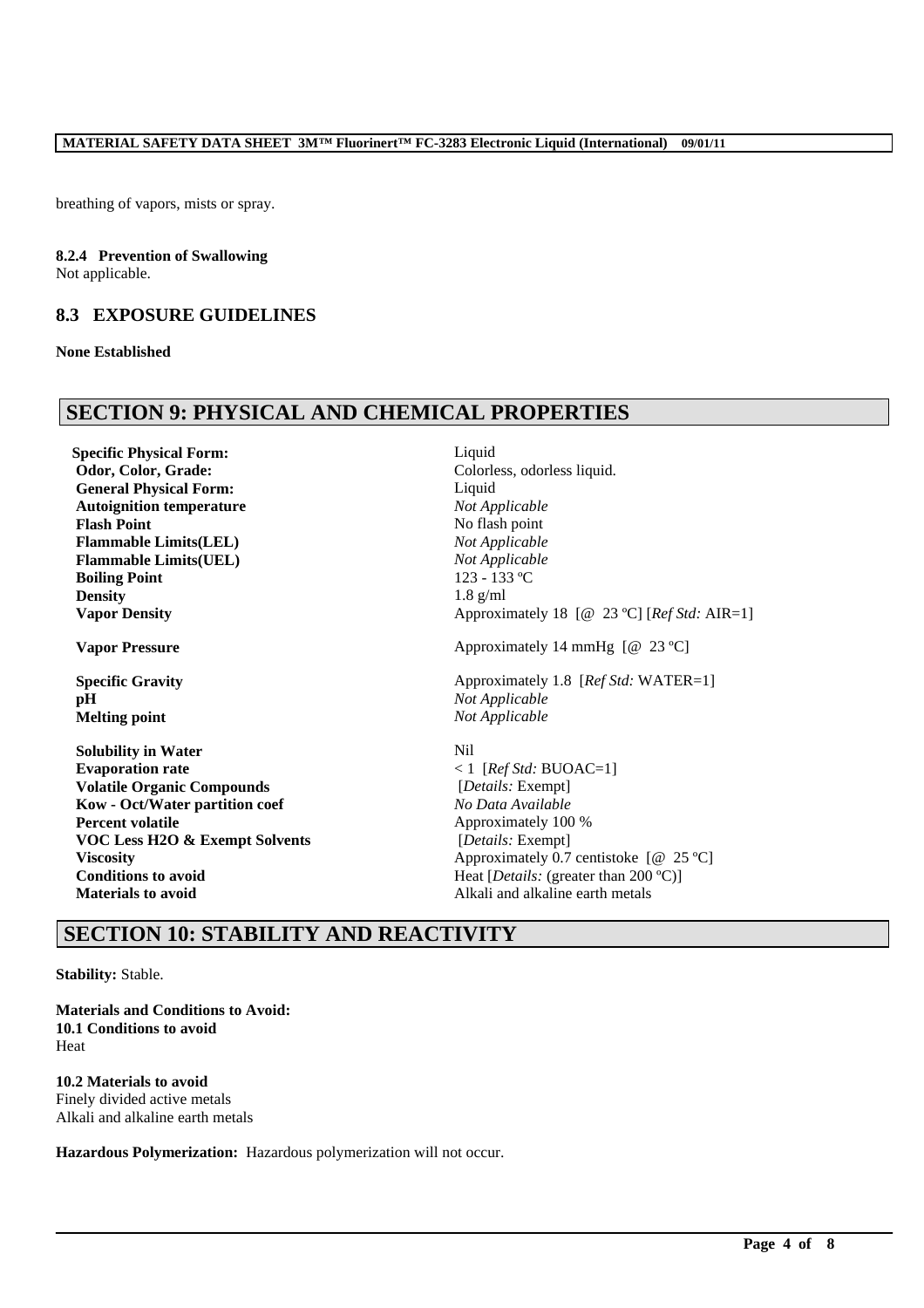#### **MATERIAL SAFETY DATA SHEET 3M™ Fluorinert™ FC-3283 Electronic Liquid (International) 09/01/11**

### **Hazardous Decomposition or By-Products**

**Substance Condition**

Hydrogen Fluoride **At Elevated Temperatures - greater than 200 °C**<br>Perfluoroisobutylene (PFIB) At Elevated Temperatures - greater than 200 °C At Elevated Temperatures - greater than 200 °C

# **SECTION 11: TOXICOLOGICAL INFORMATION**

#### **Product-Based Toxicology Information:**

A Material Toxicity Summary Sheet (MTSS) has been developed for this product. Please contact the address listed on the first page of this MSDS to obtain a copy of the MTSS for this product.

Please contact the address listed on the first page of the MSDS for Toxicological Information on this material and/or its components.

# **SECTION 12: ECOLOGICAL INFORMATION**

### **ECOTOXICOLOGICAL INFORMATION**

| <b>Test Organism</b>                | <b>Test Type</b>                  | <b>Result</b>           |
|-------------------------------------|-----------------------------------|-------------------------|
| Fathead Minnow, Pimephales promelas | 96 hours Lethal Concentration 50% | $>1000 \,\mathrm{mg}/l$ |
| Not dataminad                       |                                   |                         |

Not determined.

### **CHEMICAL FATE INFORMATION**

| <b>Test Type</b>                 | <b>Result</b> | <b>Protocol</b> |
|----------------------------------|---------------|-----------------|
| 20 days Biological Oxygen Demand | Nil           |                 |
| Chemical Oxygen Demand           | Nil           |                 |

Not determined.

# **SECTION 13: DISPOSAL CONSIDERATIONS**

**Waste Disposal Method:** Reclaim if feasible. To reclaim or return, contact your 3M sales representative. As a disposal alternative, incinerate in an industrial or commercial facility in the presence of a combustible material. As a disposal alternative, dispose of waste product in a facility permitted to accept chemical waste. Combustion products will include HF. Facility must be capable of handling halogenated materials.

\_\_\_\_\_\_\_\_\_\_\_\_\_\_\_\_\_\_\_\_\_\_\_\_\_\_\_\_\_\_\_\_\_\_\_\_\_\_\_\_\_\_\_\_\_\_\_\_\_\_\_\_\_\_\_\_\_\_\_\_\_\_\_\_\_\_\_\_\_\_\_\_\_\_\_\_\_\_\_\_\_\_\_\_\_\_\_\_\_\_\_\_\_\_\_\_\_

#### **EPA Hazardous Waste Number (RCRA):** Not regulated

**Since regulations vary, consult applicable regulations or authorities before disposal.**

# **SECTION 14:TRANSPORT INFORMATION**

### **ID Number(s):**

ZF-0002-1632-3, ZF-0002-1633-1, ZF-0002-1660-4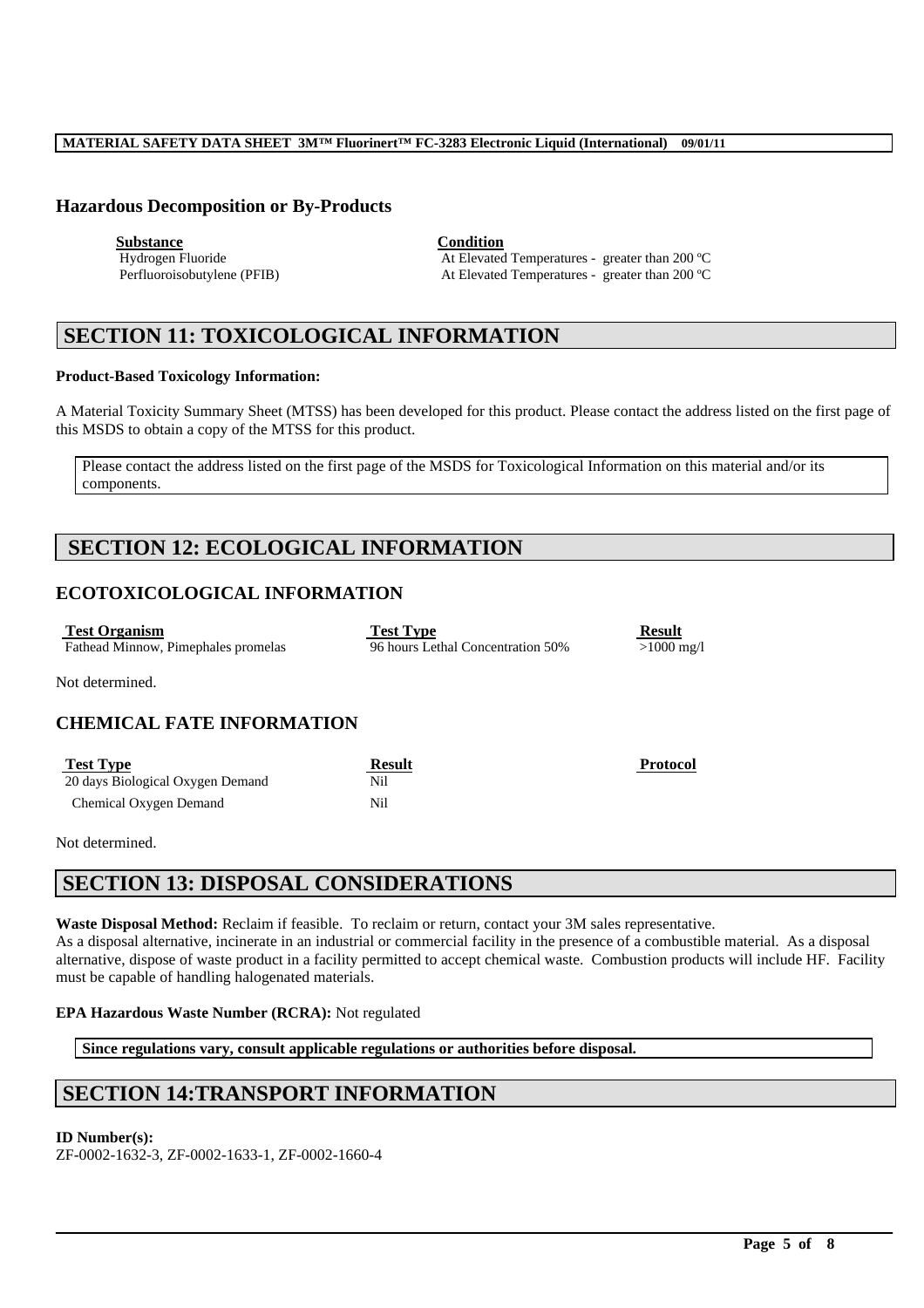### **MATERIAL SAFETY DATA SHEET 3M™ Fluorinert™ FC-3283 Electronic Liquid (International) 09/01/11**

Not regulated per U.S. DOT, IATA or IMO.

*These transportation classifications are provided as a customer service. As the shipper YOU remain responsible for complying with all applicable laws and regulations, including proper transportation classification and packaging. 3M transportation classifications are based on product formulation, packaging, 3M policies and 3M understanding of applicable current regulations. 3M does not guarantee the accuracy of this classification information. This information applies only to transportation classification and not the packaging, labeling, or marking requirements. The original 3M package is certified for U.S. ground shipment only. If you are shipping by air or ocean, the package may not meet applicable regulatory requirements.* 

# **SECTION 15: REGULATORY INFORMATION**

#### **US FEDERAL REGULATIONS**

Contact 3M for more information.

#### **311/312 Hazard Categories:**

Fire Hazard - No Pressure Hazard - No Reactivity Hazard - No Immediate Hazard - Yes Delayed Hazard - No

### **STATE REGULATIONS**

Contact 3M for more information.

### **CHEMICAL INVENTORIES**

The components of this product are in compliance with the chemical notification requirements of TSCA.

All applicable chemical ingredients in this material are listed on the European Inventory of Existing Chemical Substances (EINECS), or are exempt polymers whose monomers are listed on EINECS. All the components of this product are listed on China's Inventory of Chemical Substances.

The components of this product are listed on the Canadian Domestic Substances List.

The components of this product are listed on the Australian Inventory of Chemical Substances.

The components of this product are in compliance with notification requirements in the Philippines.

Contact 3M for more information.

**Additional Information:** The components of this product are listed on Japan's Chemical Substance Control Law List (also known as the Existing and New Chemical Substances List.)

#### **INTERNATIONAL REGULATIONS**

Contact 3M for more information.

**This MSDS has been prepared to meet the U.S. OSHA Hazard Communication Standard, 29 CFR 1910.1200.**

### **SECTION 16: OTHER INFORMATION**

#### **NFPA Hazard Classification**

**Health:** 3 **Flammability:** 0 **Reactivity:** 0 **Special Hazards:** None

National Fire Protection Association (NFPA) hazard ratings are designed for use by emergency response personnel to address the hazards that are presented by short-term, acute exposure to a material under conditions of fire, spill, or similar emergencies. Hazard ratings are primarily based on the inherent physical and toxic properties of the material but also include the toxic properties of combustion or decomposition products that are known to be generated in significant quantities.

\_\_\_\_\_\_\_\_\_\_\_\_\_\_\_\_\_\_\_\_\_\_\_\_\_\_\_\_\_\_\_\_\_\_\_\_\_\_\_\_\_\_\_\_\_\_\_\_\_\_\_\_\_\_\_\_\_\_\_\_\_\_\_\_\_\_\_\_\_\_\_\_\_\_\_\_\_\_\_\_\_\_\_\_\_\_\_\_\_\_\_\_\_\_\_\_\_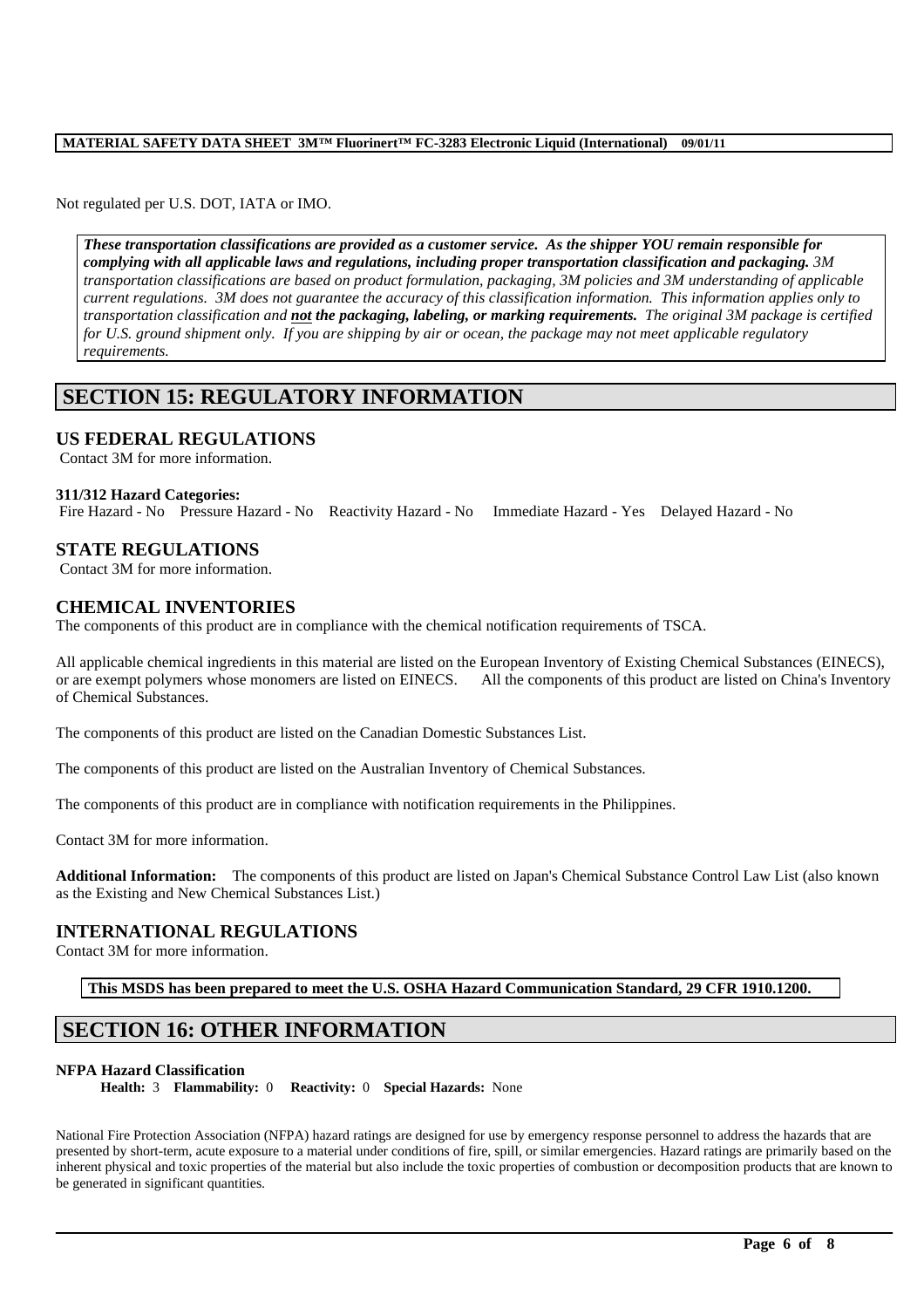#### **HMIS Hazard Classification**

**Health:** 0 **Flammability:** 0 **Reactivity:** 0 **Protection:** X - See PPE section.

Hazardous Material Identification System (HMIS®) hazard ratings are designed to inform employees of chemical hazards in the workplace. These ratings are based on the inherent properties of the material under expected conditions of normal use and are not intended for use in emergency situations. HMIS® ratings are to be used with a fully implemented HMIS® program. HMIS® is a registered mark of the National Paint and Coatings Association (NPCA).

\_\_\_\_\_\_\_\_\_\_\_\_\_\_\_\_\_\_\_\_\_\_\_\_\_\_\_\_\_\_\_\_\_\_\_\_\_\_\_\_\_\_\_\_\_\_\_\_\_\_\_\_\_\_\_\_\_\_\_\_\_\_\_\_\_\_\_\_\_\_\_\_\_\_\_\_\_\_\_\_\_\_\_\_\_\_\_\_\_\_\_\_\_\_\_\_\_

Revision Changes:

Section 1: Product name was modified. Section 1: Product use information was modified. Section 16: Disclaimer (second paragraph) was modified. Section 7: Handling information was modified. Section 7: Storage information was modified. Section 8: Respiratory protection information was modified. Section 10: Hazardous decomposition or by-products table was modified. Section 13: Waste disposal method information was modified. Section 8: Eve/face protection information was modified. Section 14: Transportation legal text was modified. Section 16: HMIS explanation was modified. Page Heading: Product name was modified. Section 15: Inventories information was modified. Section 12: Ecotoxicological organism name was modified. Section 12: Chemical fate information was modified. Section 9: Density information was modified. Section 9: Vapor density value was modified. Section 9: Vapor pressure value was modified. Section 9: Boiling point information was modified. Section 5: Flammable limits (UE) information was modified. Section 5: Flammable limits (LEL) information was modified. Section 5: Autoignition temperature information was modified. Section 5: Flash point information was modified. Section 9: Property description for optional properties was modified. Section 9: Specific gravity information was modified. Section 9: pH information was modified. Section 9: Melting point information was modified. Section 9: Solubility in water text was modified. Section 1: Initial issue message was modified. Section 9: Flash point information was modified. Section 9: Flammable limits (LEL) information was modified. Section 9: Flammable limits (UEL) information was modified. Section 9: Autoignition temperature information was modified. Section 2: Ingredient table was modified. Section 9: Property description for required properties was added. Section 6: 6.2. Environmental precautions heading was added. Section 6: 6.1. Personal precautions, protective equipment and emergency procedures heading was added. Section 10.1 Conditions to avoid heading was added. Section 10.2 Materials to avoid heading was added. Section 16: Web address was added. Section 6: Personal precautions information was added. Section 6: Environmental procedures information was added. Section 6: Methods for cleaning up information was added. Section 10: Materials to avoid physical property was added. Section 10: Conditions to avoid physical property was added.